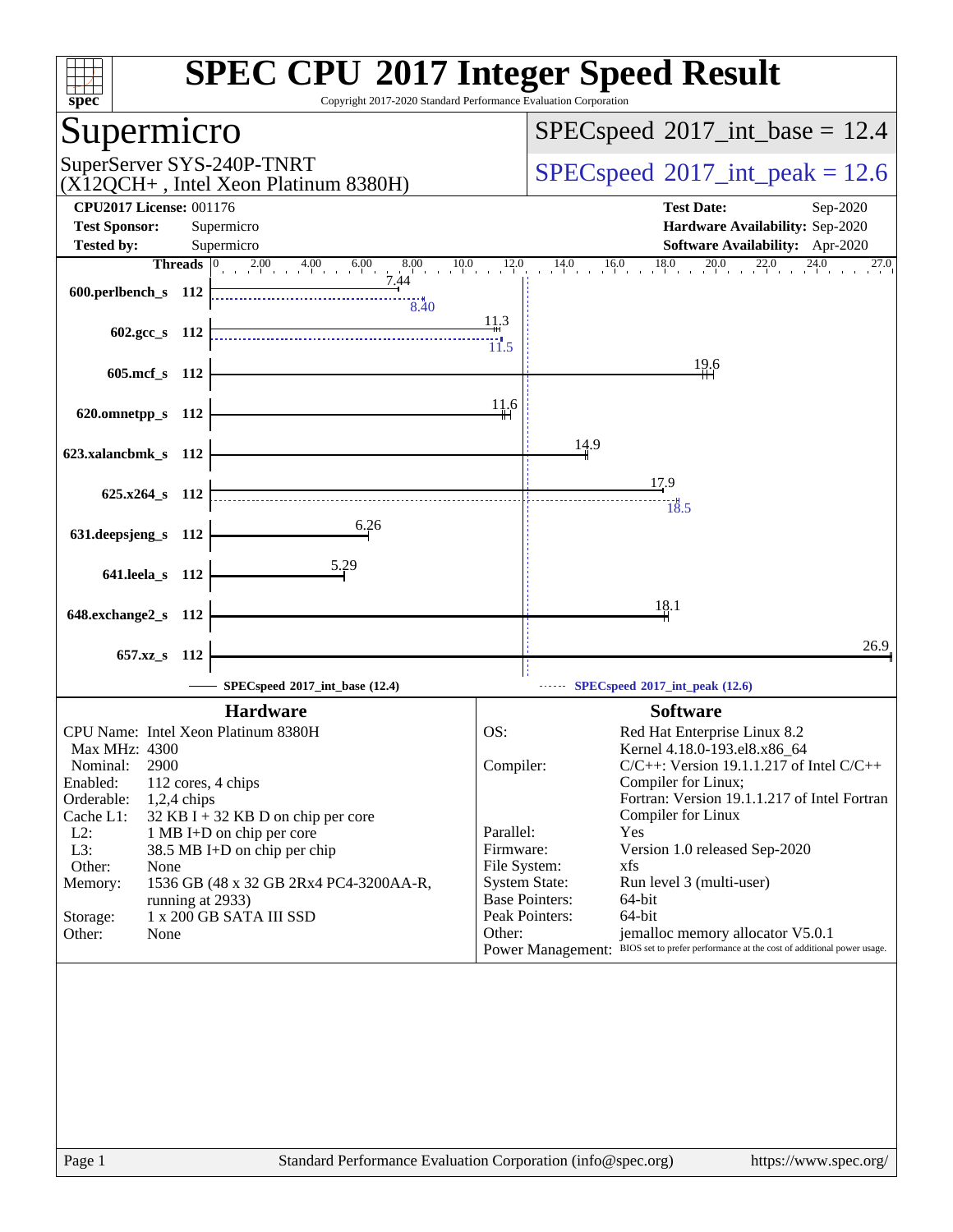

Copyright 2017-2020 Standard Performance Evaluation Corporation

### Supermicro

(X12QCH+ , Intel Xeon Platinum 8380H)

 $SPECspeed^{\circ}2017\_int\_base = 12.4$  $SPECspeed^{\circ}2017\_int\_base = 12.4$ 

SuperServer SYS-240P-TNRT  $SPI200U + 1$  [SPECspeed](http://www.spec.org/auto/cpu2017/Docs/result-fields.html#SPECspeed2017intpeak)®[2017\\_int\\_peak = 1](http://www.spec.org/auto/cpu2017/Docs/result-fields.html#SPECspeed2017intpeak)2.6

**[CPU2017 License:](http://www.spec.org/auto/cpu2017/Docs/result-fields.html#CPU2017License)** 001176 **[Test Date:](http://www.spec.org/auto/cpu2017/Docs/result-fields.html#TestDate)** Sep-2020 **[Test Sponsor:](http://www.spec.org/auto/cpu2017/Docs/result-fields.html#TestSponsor)** Supermicro **[Hardware Availability:](http://www.spec.org/auto/cpu2017/Docs/result-fields.html#HardwareAvailability)** Sep-2020 **[Tested by:](http://www.spec.org/auto/cpu2017/Docs/result-fields.html#Testedby)** Supermicro **[Software Availability:](http://www.spec.org/auto/cpu2017/Docs/result-fields.html#SoftwareAvailability)** Apr-2020

#### **[Results Table](http://www.spec.org/auto/cpu2017/Docs/result-fields.html#ResultsTable)**

|                                       | <b>Base</b>    |                |       |                |       | <b>Peak</b>    |       |                |                |              |                |              |                |              |
|---------------------------------------|----------------|----------------|-------|----------------|-------|----------------|-------|----------------|----------------|--------------|----------------|--------------|----------------|--------------|
| <b>Benchmark</b>                      | <b>Threads</b> | <b>Seconds</b> | Ratio | <b>Seconds</b> | Ratio | <b>Seconds</b> | Ratio | <b>Threads</b> | <b>Seconds</b> | <b>Ratio</b> | <b>Seconds</b> | <b>Ratio</b> | <b>Seconds</b> | <b>Ratio</b> |
| 600.perlbench s                       | 112            | 240            | 7.41  | 238            | 7.47  | 239            | 7.44  | 112            | 212            | 8.38         | 211            | 8.40         | 210            | 8.46         |
| $602 \text{.} \text{gcc}\text{.}$ s   | 112            | 348            | 11.4  | 351            | 11.3  | 355            | 11.2  | 112            | 344            | 11.6         | 347            | 11.5         | 346            | 11.5         |
| $605$ .mcf s                          | 112            | 237            | 19.9  | 242            | 19.5  | 240            | 19.6  | 112            | 237            | 19.9         | 242            | 19.5         | 240            | <u>19.6</u>  |
| 620.omnetpp_s                         | 112            | 137            | 11.9  | 141            | 11.5  | 140            | 11.6  | 112            | 137            | 11.9         | 141            | 11.5         | <u>140</u>     | <b>11.6</b>  |
| 623.xalancbmk s                       | 112            | 95.5           | 14.8  | 94.9           | 14.9  | 94.9           | 14.9  | 112            | 95.5           | 14.8         | 94.9           | 14.9         | 94.9           | <u>14.9</u>  |
| 625.x264 s                            | 112            | 98.6           | 17.9  | 98.5           | 17.9  | 98.6           | 17.9  | 112            | 95.1           | 18.5         | 95.1           | 18.5         | 95.6           | 18.4         |
| 631.deepsjeng_s                       | 112            | 229            | 6.26  | 229            | 6.26  | 229            | 6.25  | 112            | 229            | 6.26         | 229            | 6.26         | 229            | 6.25         |
| 641.leela s                           | 112            | 324            | 5.26  | 322            | 5.29  | 322            | 5.29  | 112            | 324            | 5.26         | 322            | 5.29         | 322            | 5.29         |
| 648.exchange2_s                       | 112            | 162            | 18.1  | 162            | 18.1  | 164            | 18.0  | 112            | 162            | <b>18.1</b>  | 162            | 18.1         | 164            | 18.0         |
| $657.xz$ <sub>S</sub>                 | 112            | 229            | 26.9  | 229            | 26.9  | 230            | 26.9  | 112            | 229            | 26.9         | 229            | 26.9         | 230            | 26.9         |
| $SPECspeed*2017\_int\_base =$<br>12.4 |                |                |       |                |       |                |       |                |                |              |                |              |                |              |

**[SPECspeed](http://www.spec.org/auto/cpu2017/Docs/result-fields.html#SPECspeed2017intpeak)[2017\\_int\\_peak =](http://www.spec.org/auto/cpu2017/Docs/result-fields.html#SPECspeed2017intpeak) 12.6**

Results appear in the [order in which they were run.](http://www.spec.org/auto/cpu2017/Docs/result-fields.html#RunOrder) Bold underlined text [indicates a median measurement](http://www.spec.org/auto/cpu2017/Docs/result-fields.html#Median).

#### **[Compiler Notes](http://www.spec.org/auto/cpu2017/Docs/result-fields.html#CompilerNotes)**

The inconsistent Compiler version information under Compiler Version section is due to a discrepancy in Intel Compiler. The correct version of C/C++ compiler is: Version 19.1.1.217 Build 20200306 Compiler for Linux The correct version of Fortran compiler is: Version 19.1.1.217 Build 20200306 Compiler for Linux

#### **[Operating System Notes](http://www.spec.org/auto/cpu2017/Docs/result-fields.html#OperatingSystemNotes)**

Stack size set to unlimited using "ulimit -s unlimited"

#### **[Environment Variables Notes](http://www.spec.org/auto/cpu2017/Docs/result-fields.html#EnvironmentVariablesNotes)**

```
Environment variables set by runcpu before the start of the run:
KMP AFFINITY = "granularity=fine, scatter"
LD_LIBRARY_PATH = "/home/cpu2017/lib/intel64:/home/cpu2017/je5.0.1-64"
MALLOC_CONF = "retain:true"
OMP_STACKSIZE = "192M"
```
#### **[General Notes](http://www.spec.org/auto/cpu2017/Docs/result-fields.html#GeneralNotes)**

 Binaries compiled on a system with 1x Intel Core i9-7980XE CPU + 64GB RAM memory using Redhat Enterprise Linux 8.0 Transparent Huge Pages enabled by default Prior to runcpu invocation Filesystem page cache synced and cleared with:<br>sync: echo 3> /proc/sys/vm/drop\_caches /proc/sys/vm/drop\_caches

**(Continued on next page)**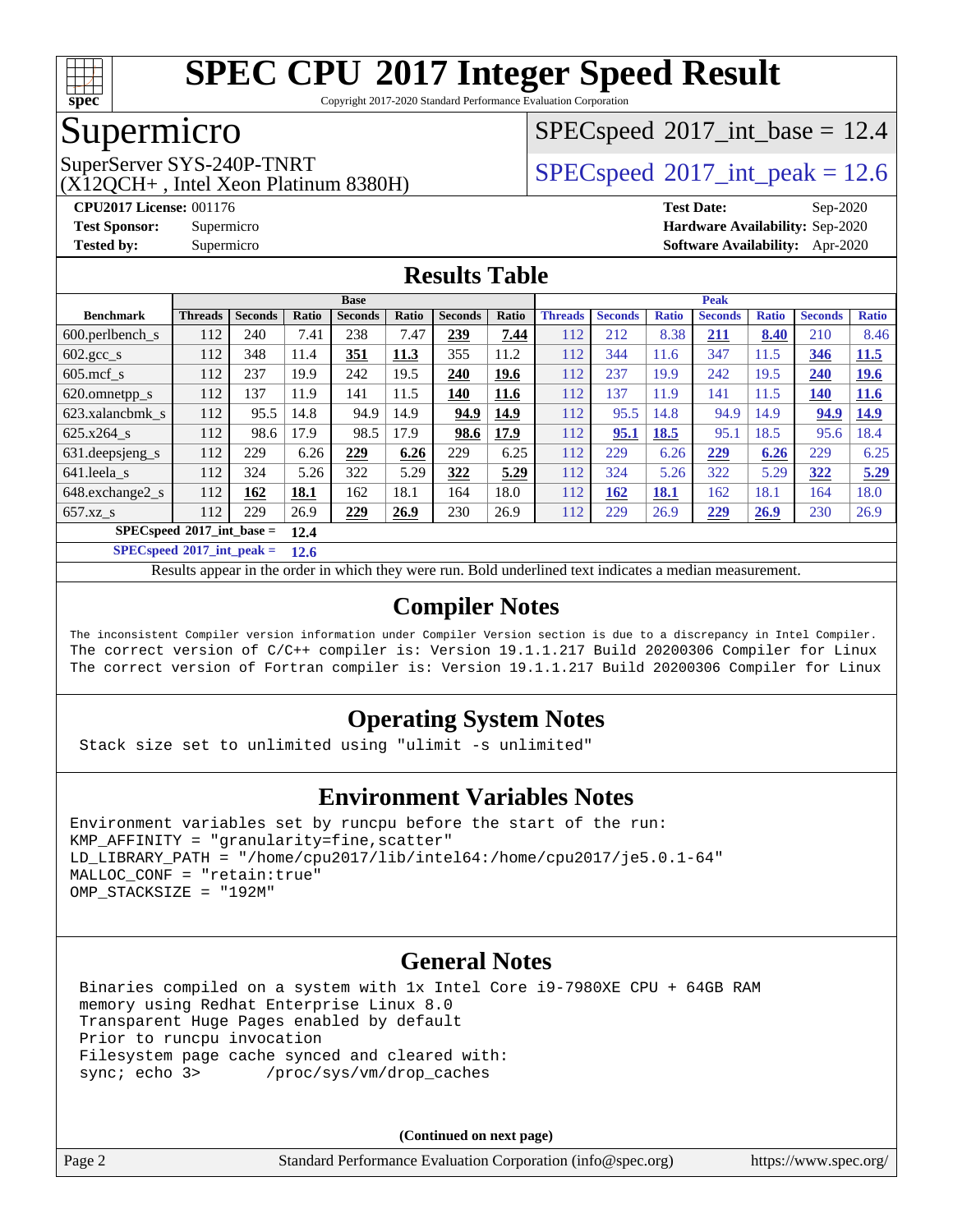

Copyright 2017-2020 Standard Performance Evaluation Corporation

#### Supermicro

 $SPECspeed^{\circ}2017\_int\_base = 12.4$  $SPECspeed^{\circ}2017\_int\_base = 12.4$ 

(X12QCH+ , Intel Xeon Platinum 8380H)

SuperServer SYS-240P-TNRT  $\vert$  [SPECspeed](http://www.spec.org/auto/cpu2017/Docs/result-fields.html#SPECspeed2017intpeak)®[2017\\_int\\_peak = 1](http://www.spec.org/auto/cpu2017/Docs/result-fields.html#SPECspeed2017intpeak)2.6

**[Tested by:](http://www.spec.org/auto/cpu2017/Docs/result-fields.html#Testedby)** Supermicro **[Software Availability:](http://www.spec.org/auto/cpu2017/Docs/result-fields.html#SoftwareAvailability)** Apr-2020

**[CPU2017 License:](http://www.spec.org/auto/cpu2017/Docs/result-fields.html#CPU2017License)** 001176 **[Test Date:](http://www.spec.org/auto/cpu2017/Docs/result-fields.html#TestDate)** Sep-2020 **[Test Sponsor:](http://www.spec.org/auto/cpu2017/Docs/result-fields.html#TestSponsor)** Supermicro **[Hardware Availability:](http://www.spec.org/auto/cpu2017/Docs/result-fields.html#HardwareAvailability)** Sep-2020

#### **[General Notes \(Continued\)](http://www.spec.org/auto/cpu2017/Docs/result-fields.html#GeneralNotes)**

 NA: The test sponsor attests, as of date of publication, that CVE-2017-5754 (Meltdown) is mitigated in the system as tested and documented. Yes: The test sponsor attests, as of date of publication, that CVE-2017-5753 (Spectre variant 1) is mitigated in the system as tested and documented. Yes: The test sponsor attests, as of date of publication, that CVE-2017-5715 (Spectre variant 2) is mitigated in the system as tested and documented. jemalloc, a general purpose malloc implementation built with the RedHat Enterprise 7.5, and the system compiler gcc 4.8.5 sources available from jemalloc.net or<https://github.com/jemalloc/jemalloc/releases> **[Platform Notes](http://www.spec.org/auto/cpu2017/Docs/result-fields.html#PlatformNotes)** BIOS Settings: Power Technology = Custom Power Performance Tuning = BIOS Controls EPB ENERGY\_PERF\_BIAS\_CFG mode = Performance Hyper-Threading = Disable Stale AtoS = Disable Patrol Scrub = Disable Sysinfo program /home/cpu2017/bin/sysinfo Rev: r6365 of 2019-08-21 295195f888a3d7edb1e6e46a485a0011 running on X12QCH-01 Sat Sep 19 02:07:27 2020 SUT (System Under Test) info as seen by some common utilities. For more information on this section, see <https://www.spec.org/cpu2017/Docs/config.html#sysinfo> From /proc/cpuinfo model name : Intel(R) Xeon(R) Platinum 8380H CPU @ 2.90GHz 4 "physical id"s (chips) 112 "processors" cores, siblings (Caution: counting these is hw and system dependent. The following excerpts from /proc/cpuinfo might not be reliable. Use with caution.) cpu cores : 28 siblings : 28 physical 0: cores 0 1 2 3 4 5 6 8 9 10 11 12 13 14 16 17 18 19 20 21 22 24 25 26 27 28 29 30 physical 1: cores 0 1 2 3 4 5 6 8 9 10 11 12 13 14 16 17 18 19 20 21 22 24 25 26 27 28 29 30 physical 2: cores 0 1 2 3 4 5 6 8 9 10 11 12 13 14 16 17 18 19 20 21 22 24 25 26 27 28 29 30 physical 3: cores 0 1 2 3 4 5 6 8 9 10 11 12 13 14 16 17 18 19 20 21 22 24 25 26 27 28 29 30 From lscpu: **(Continued on next page)**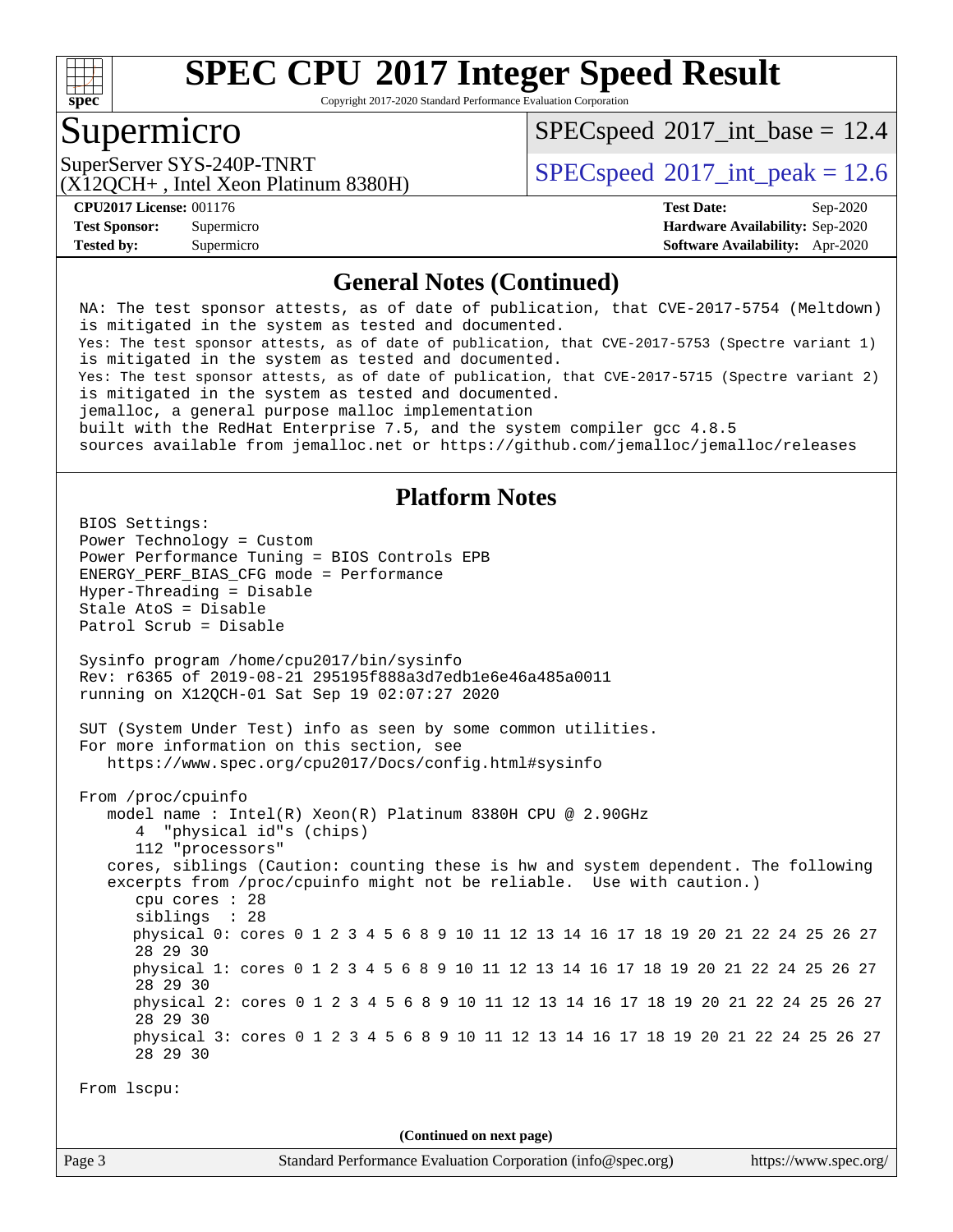

Copyright 2017-2020 Standard Performance Evaluation Corporation

### Supermicro

 $SPEC speed$ <sup>®</sup> $2017$ \_int\_base = 12.4

(X12QCH+ , Intel Xeon Platinum 8380H)

SuperServer SYS-240P-TNRT  $SPI20CH_{\perp}$  Jatel Yoga Platinum 8380H)  $SPECspeed^{\circ}2017\_int\_peak = 12.6$  $SPECspeed^{\circ}2017\_int\_peak = 12.6$ 

**[Tested by:](http://www.spec.org/auto/cpu2017/Docs/result-fields.html#Testedby)** Supermicro **[Software Availability:](http://www.spec.org/auto/cpu2017/Docs/result-fields.html#SoftwareAvailability)** Apr-2020

**[CPU2017 License:](http://www.spec.org/auto/cpu2017/Docs/result-fields.html#CPU2017License)** 001176 **[Test Date:](http://www.spec.org/auto/cpu2017/Docs/result-fields.html#TestDate)** Sep-2020 **[Test Sponsor:](http://www.spec.org/auto/cpu2017/Docs/result-fields.html#TestSponsor)** Supermicro **[Hardware Availability:](http://www.spec.org/auto/cpu2017/Docs/result-fields.html#HardwareAvailability)** Sep-2020

#### **[Platform Notes \(Continued\)](http://www.spec.org/auto/cpu2017/Docs/result-fields.html#PlatformNotes)**

| Architecture:<br>$CPU$ op-mode( $s$ ): | x86_64<br>$32$ -bit, $64$ -bit                                                                                                                              |
|----------------------------------------|-------------------------------------------------------------------------------------------------------------------------------------------------------------|
| Byte Order:                            | Little Endian                                                                                                                                               |
| CPU(s):                                | 112                                                                                                                                                         |
| On-line CPU(s) list: $0-111$           |                                                                                                                                                             |
| Thread( $s$ ) per core:                | $\mathbf{1}$                                                                                                                                                |
| $Core(s)$ per socket:                  | 28                                                                                                                                                          |
| Socket(s):                             | $\overline{4}$                                                                                                                                              |
| NUMA $node(s)$ :                       | 4                                                                                                                                                           |
| Vendor ID:                             | GenuineIntel                                                                                                                                                |
| CPU family:                            | 6                                                                                                                                                           |
| Model:                                 | 85                                                                                                                                                          |
| Model name:                            | Intel(R) Xeon(R) Platinum 8380H CPU @ 2.90GHz                                                                                                               |
| Stepping:                              | 11                                                                                                                                                          |
| CPU MHz:                               | 3752.662                                                                                                                                                    |
| CPU max MHz:                           | 4300.0000                                                                                                                                                   |
| CPU min MHz:                           | 1000.0000                                                                                                                                                   |
| BogoMIPS:                              | 5800.00                                                                                                                                                     |
| Virtualization:                        | $VT - x$                                                                                                                                                    |
| L1d cache:                             | 32K                                                                                                                                                         |
| Lli cache:                             | 32K                                                                                                                                                         |
| L2 cache:                              | 1024K                                                                                                                                                       |
| L3 cache:                              | 39424K                                                                                                                                                      |
| NUMA node0 CPU(s):                     | $0 - 27$                                                                                                                                                    |
| NUMA nodel CPU(s):                     | $28 - 55$                                                                                                                                                   |
| NUMA $node2$ $CPU(s):$                 | $56 - 83$                                                                                                                                                   |
| NUMA node3 CPU(s):                     | $84 - 111$                                                                                                                                                  |
| Flags:                                 | fpu vme de pse tsc msr pae mce cx8 apic sep mtrr pge mca cmov                                                                                               |
|                                        | pat pse36 clflush dts acpi mmx fxsr sse sse2 ss ht tm pbe syscall nx pdpelgb rdtscp                                                                         |
|                                        | lm constant_tsc art arch_perfmon pebs bts rep_good nopl xtopology nonstop_tsc cpuid                                                                         |
|                                        | aperfmperf pni pclmulqdq dtes64 monitor ds_cpl vmx smx est tm2 ssse3 sdbg fma cx16                                                                          |
|                                        | xtpr pdcm pcid dca sse4_1 sse4_2 x2apic movbe popcnt tsc_deadline_timer aes xsave                                                                           |
|                                        | avx f16c rdrand lahf_lm abm 3dnowprefetch cpuid_fault epb cat_13 cdp_13<br>invpcid_single intel_ppin ssbd mba ibrs ibpb stibp ibrs_enhanced tpr_shadow vnmi |
|                                        | flexpriority ept vpid fsgsbase tsc_adjust bmil hle avx2 smep bmi2 erms invpcid rtm                                                                          |
|                                        | cqm mpx rdt_a avx512f avx512dq rdseed adx smap clflushopt clwb intel_pt avx512cd                                                                            |
|                                        | avx512bw avx512vl xsaveopt xsavec xgetbvl xsaves cqm_llc cqm_occup_llc cqm_mbm_total                                                                        |
|                                        | cqm_mbm_local avx512_bf16 dtherm ida arat pln pts pku ospke avx512_vnni md_clear                                                                            |
| flush_l1d arch_capabilities            |                                                                                                                                                             |
|                                        |                                                                                                                                                             |
| /proc/cpuinfo cache data               |                                                                                                                                                             |
| cache size : 39424 KB                  |                                                                                                                                                             |
|                                        |                                                                                                                                                             |
|                                        | From numactl --hardware WARNING: a numactl 'node' might or might not correspond to a                                                                        |
| physical chip.                         |                                                                                                                                                             |
| $available: 4 nodes (0-3)$             |                                                                                                                                                             |
|                                        | node 0 cpus: 0 1 2 3 4 5 6 7 8 9 10 11 12 13 14 15 16 17 18 19 20 21 22 23 24 25 26 27                                                                      |
|                                        |                                                                                                                                                             |
|                                        | (Continued on next page)                                                                                                                                    |

Page 4 Standard Performance Evaluation Corporation [\(info@spec.org\)](mailto:info@spec.org) <https://www.spec.org/>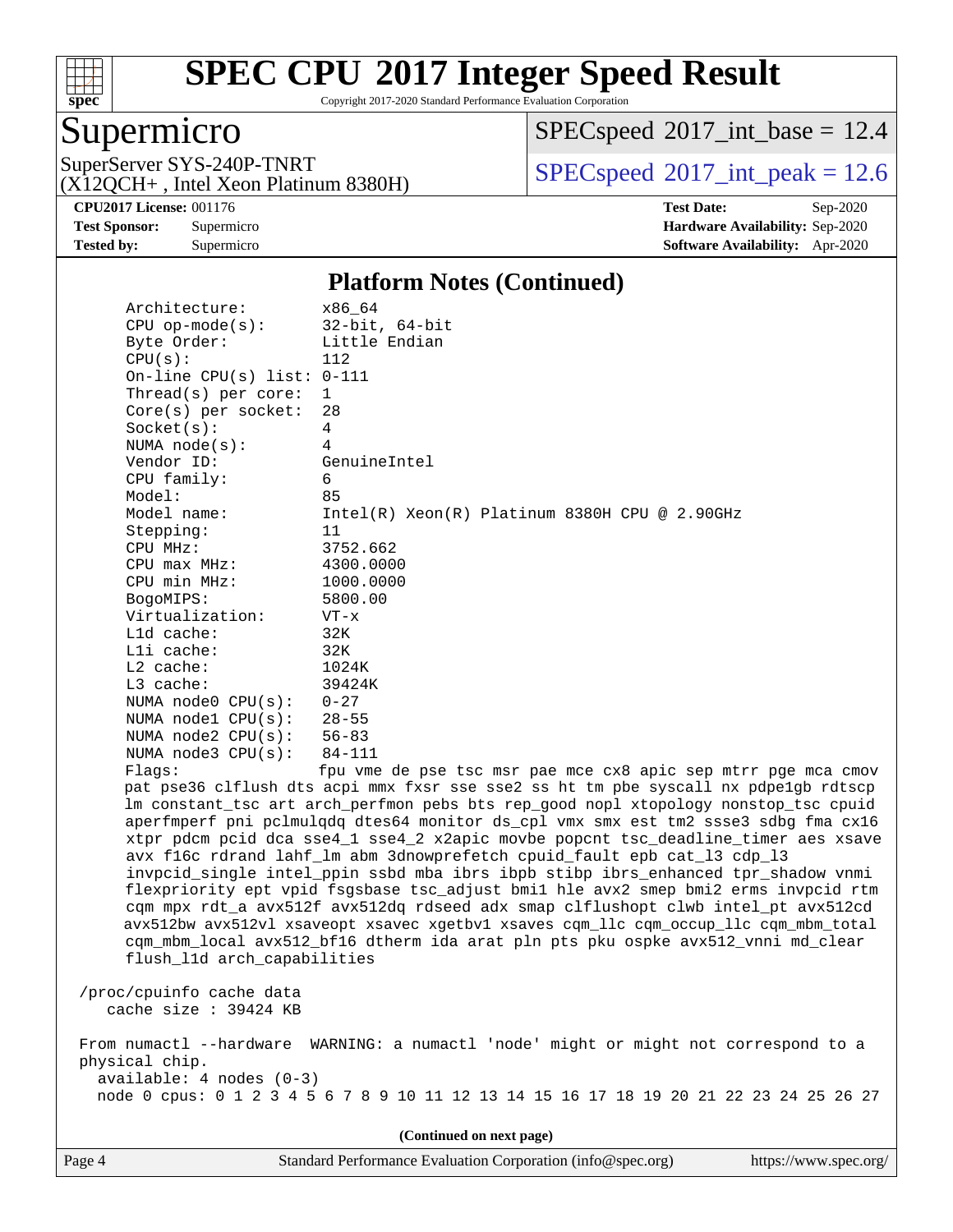

Copyright 2017-2020 Standard Performance Evaluation Corporation

#### Supermicro

 $SPECspeed^{\circ}2017\_int\_base = 12.4$  $SPECspeed^{\circ}2017\_int\_base = 12.4$ 

(X12QCH+ , Intel Xeon Platinum 8380H)

SuperServer SYS-240P-TNRT  $SPI20017$  int peak = 12.6

**[CPU2017 License:](http://www.spec.org/auto/cpu2017/Docs/result-fields.html#CPU2017License)** 001176 **[Test Date:](http://www.spec.org/auto/cpu2017/Docs/result-fields.html#TestDate)** Sep-2020 **[Test Sponsor:](http://www.spec.org/auto/cpu2017/Docs/result-fields.html#TestSponsor)** Supermicro **[Hardware Availability:](http://www.spec.org/auto/cpu2017/Docs/result-fields.html#HardwareAvailability)** Sep-2020 **[Tested by:](http://www.spec.org/auto/cpu2017/Docs/result-fields.html#Testedby)** Supermicro **[Software Availability:](http://www.spec.org/auto/cpu2017/Docs/result-fields.html#SoftwareAvailability)** Apr-2020

#### **[Platform Notes \(Continued\)](http://www.spec.org/auto/cpu2017/Docs/result-fields.html#PlatformNotes)**

 node 0 size: 385578 MB node 0 free: 385307 MB node 1 cpus: 28 29 30 31 32 33 34 35 36 37 38 39 40 41 42 43 44 45 46 47 48 49 50 51 52 53 54 55 node 1 size: 387065 MB node 1 free: 386855 MB node 2 cpus: 56 57 58 59 60 61 62 63 64 65 66 67 68 69 70 71 72 73 74 75 76 77 78 79 80 81 82 83 node 2 size: 387065 MB node 2 free: 386874 MB node 3 cpus: 84 85 86 87 88 89 90 91 92 93 94 95 96 97 98 99 100 101 102 103 104 105 106 107 108 109 110 111 node 3 size: 387065 MB node 3 free: 385351 MB node distances: node 0 1 2 3 0: 10 20 20 20 1: 20 10 20 20 2: 20 20 10 20 3: 20 20 20 10 From /proc/meminfo MemTotal: 1583897056 kB HugePages Total: 0 Hugepagesize: 2048 kB From /etc/\*release\* /etc/\*version\* os-release: NAME="Red Hat Enterprise Linux" VERSION="8.2 (Ootpa)" ID="rhel" ID\_LIKE="fedora" VERSION\_ID="8.2" PLATFORM\_ID="platform:el8" PRETTY\_NAME="Red Hat Enterprise Linux 8.2 (Ootpa)" ANSI\_COLOR="0;31" redhat-release: Red Hat Enterprise Linux release 8.2 (Ootpa) system-release: Red Hat Enterprise Linux release 8.2 (Ootpa) system-release-cpe: cpe:/o:redhat:enterprise\_linux:8.2:ga uname -a: Linux X12QCH-01 4.18.0-193.el8.x86\_64 #1 SMP Fri Mar 27 14:35:58 UTC 2020 x86\_64 x86\_64 x86\_64 GNU/Linux Kernel self-reported vulnerability status: itlb\_multihit: Not affected **(Continued on next page)**

Page 5 Standard Performance Evaluation Corporation [\(info@spec.org\)](mailto:info@spec.org) <https://www.spec.org/>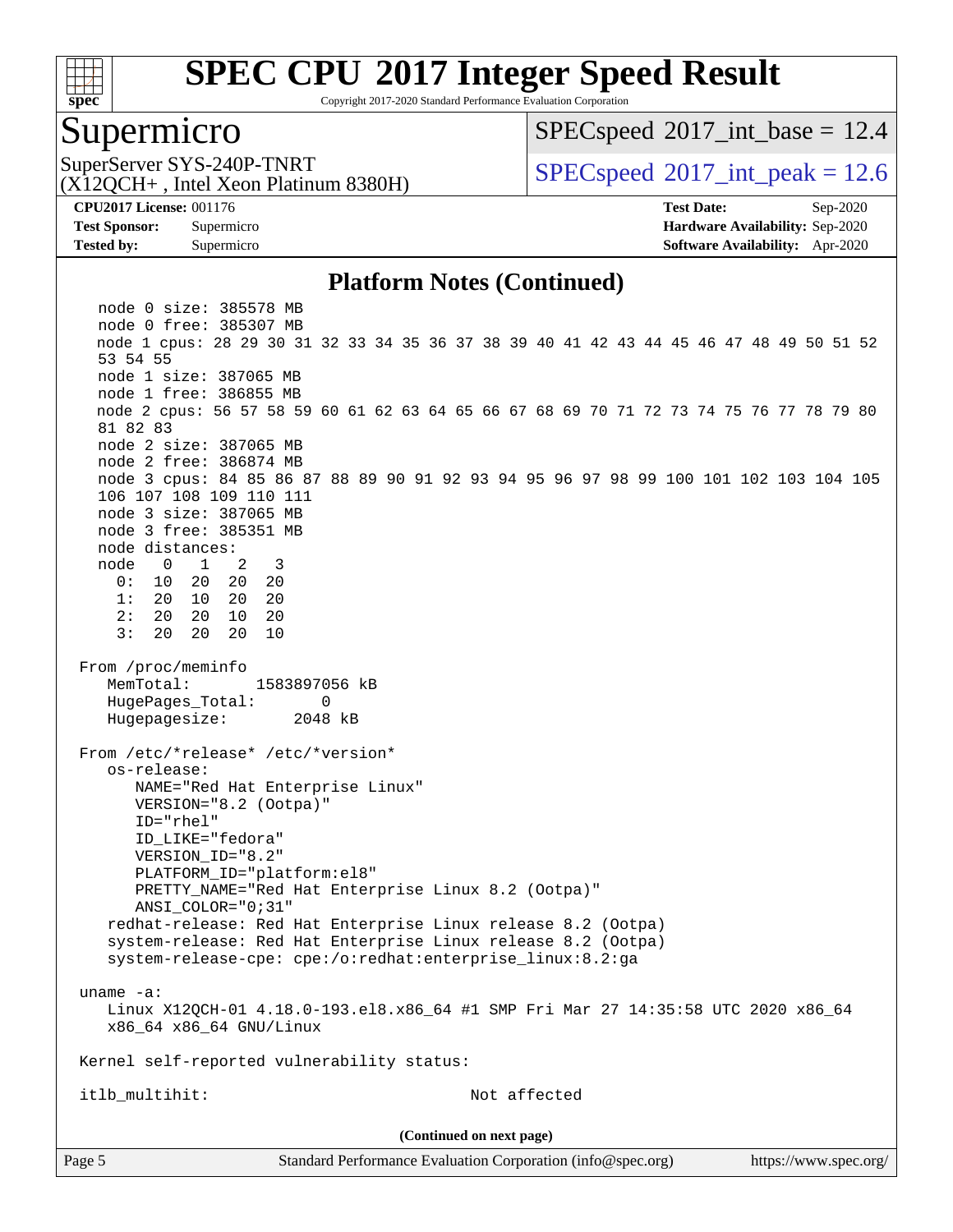

Copyright 2017-2020 Standard Performance Evaluation Corporation

#### Supermicro

 $SPECspeed^{\circ}2017\_int\_base = 12.4$  $SPECspeed^{\circ}2017\_int\_base = 12.4$ 

(X12QCH+ , Intel Xeon Platinum 8380H)

SuperServer SYS-240P-TNRT  $SUS - 240P$ -TNRT  $SPEC speed^{\circ}2017$ \_int\_peak = 12.6

**[Tested by:](http://www.spec.org/auto/cpu2017/Docs/result-fields.html#Testedby)** Supermicro **[Software Availability:](http://www.spec.org/auto/cpu2017/Docs/result-fields.html#SoftwareAvailability)** Apr-2020

**[CPU2017 License:](http://www.spec.org/auto/cpu2017/Docs/result-fields.html#CPU2017License)** 001176 **[Test Date:](http://www.spec.org/auto/cpu2017/Docs/result-fields.html#TestDate)** Sep-2020 **[Test Sponsor:](http://www.spec.org/auto/cpu2017/Docs/result-fields.html#TestSponsor)** Supermicro **[Hardware Availability:](http://www.spec.org/auto/cpu2017/Docs/result-fields.html#HardwareAvailability)** Sep-2020

#### **[Platform Notes \(Continued\)](http://www.spec.org/auto/cpu2017/Docs/result-fields.html#PlatformNotes)**

 CVE-2018-3620 (L1 Terminal Fault): Not affected Microarchitectural Data Sampling: Not affected CVE-2017-5754 (Meltdown): Not affected CVE-2018-3639 (Speculative Store Bypass): Mitigation: Speculative Store Bypass disabled via prctl and seccomp CVE-2017-5753 (Spectre variant 1): Mitigation: usercopy/swapgs barriers and \_\_user pointer sanitization CVE-2017-5715 (Spectre variant 2): Mitigation: Enhanced IBRS, IBPB: conditional, RSB filling tsx\_async\_abort: Not affected run-level 3 Sep 19 02:06 SPEC is set to: /home/cpu2017 Filesystem Type Size Used Avail Use% Mounted on /dev/mapper/rhel-home xfs 125G 11G 114G 9% /home From /sys/devices/virtual/dmi/id BIOS: American Megatrends International, LLC. 1.0 09/02/2020 Vendor: Supermicro Product: Super Server Product Family: Family Serial: 0123456789 Additional information from dmidecode follows. WARNING: Use caution when you interpret this section. The 'dmidecode' program reads system data which is "intended to allow hardware to be accurately determined", but the intent may not be met, as there are frequent changes to hardware, firmware, and the "DMTF SMBIOS" standard. Memory: 48x Samsung M393A4K40DB3-CWE 32 GB 2 rank 3200 (End of data from sysinfo program) **[Compiler Version Notes](http://www.spec.org/auto/cpu2017/Docs/result-fields.html#CompilerVersionNotes)** ============================================================================== C | 600.perlbench\_s(base) 602.gcc\_s(base, peak) 605.mcf\_s(base, peak) | 625.x264\_s(base, peak) 657.xz\_s(base, peak) ------------------------------------------------------------------------------ Intel(R) C Compiler for applications running on Intel(R) 64, Version 2021.1 NextGen Build 20200304 Copyright (C) 1985-2020 Intel Corporation. All rights reserved. ------------------------------------------------------------------------------ ============================================================================== C | 600.perlbench s(peak) **(Continued on next page)**

Page 6 Standard Performance Evaluation Corporation [\(info@spec.org\)](mailto:info@spec.org) <https://www.spec.org/>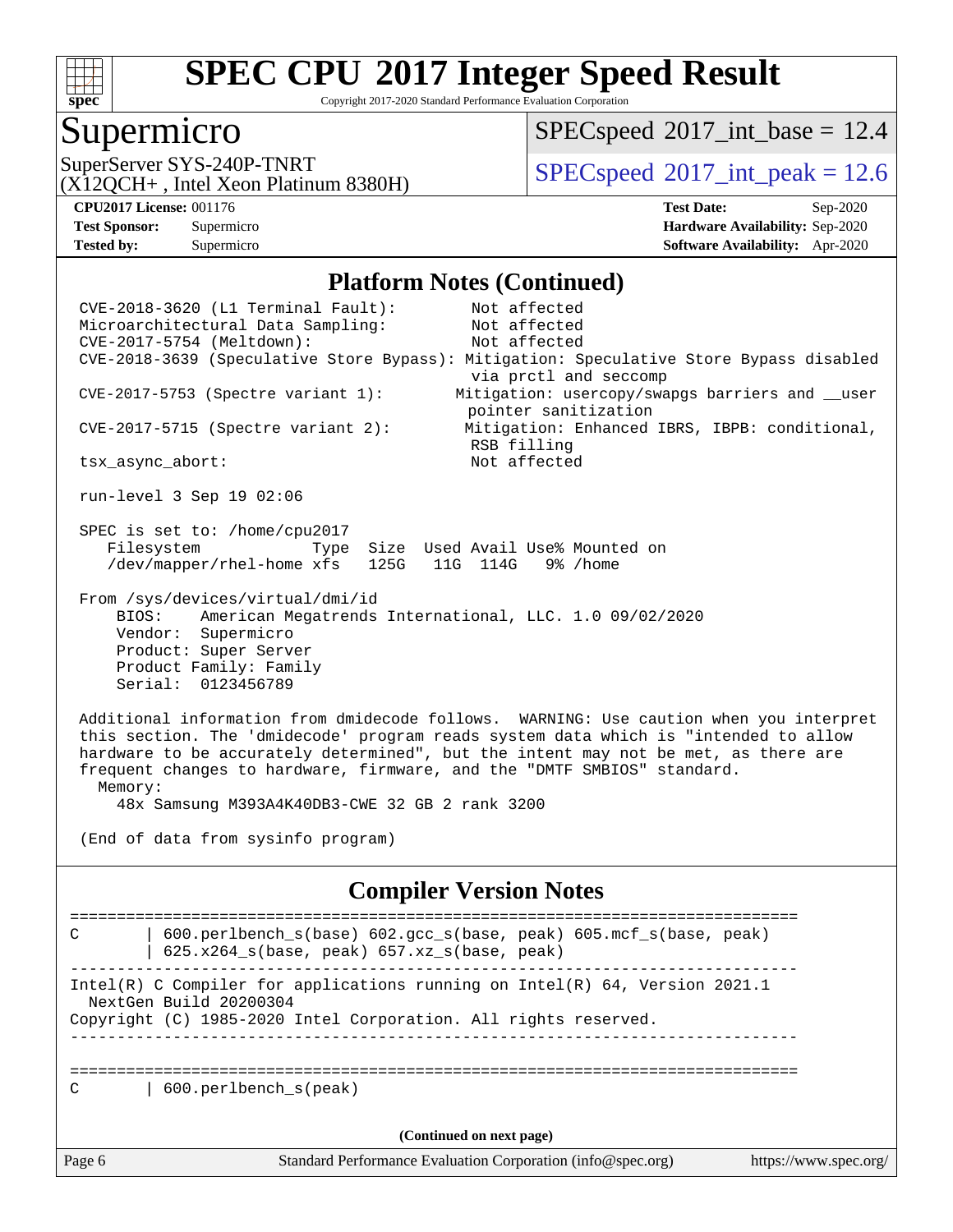

Copyright 2017-2020 Standard Performance Evaluation Corporation

### Supermicro

 $SPEC speed$ <sup>®</sup> $2017$ \_int\_base = 12.4

(X12QCH+ , Intel Xeon Platinum 8380H)

SuperServer SYS-240P-TNRT  $SPI20CH_{\perp}$  Jatel Yoga Platinum 8380H)  $SPECspeed^{\circ}2017\_int\_peak = 12.6$  $SPECspeed^{\circ}2017\_int\_peak = 12.6$ 

**[CPU2017 License:](http://www.spec.org/auto/cpu2017/Docs/result-fields.html#CPU2017License)** 001176 **[Test Date:](http://www.spec.org/auto/cpu2017/Docs/result-fields.html#TestDate)** Sep-2020 **[Test Sponsor:](http://www.spec.org/auto/cpu2017/Docs/result-fields.html#TestSponsor)** Supermicro **[Hardware Availability:](http://www.spec.org/auto/cpu2017/Docs/result-fields.html#HardwareAvailability)** Sep-2020 **[Tested by:](http://www.spec.org/auto/cpu2017/Docs/result-fields.html#Testedby)** Supermicro **[Software Availability:](http://www.spec.org/auto/cpu2017/Docs/result-fields.html#SoftwareAvailability)** Apr-2020

#### **[Compiler Version Notes \(Continued\)](http://www.spec.org/auto/cpu2017/Docs/result-fields.html#CompilerVersionNotes)**

| Intel(R) C Intel(R) 64 Compiler for applications running on Intel(R) 64,<br>Version 19.1.1.217 Build 20200306<br>Copyright (C) 1985-2020 Intel Corporation. All rights reserved.<br>_____________________              |  |
|------------------------------------------------------------------------------------------------------------------------------------------------------------------------------------------------------------------------|--|
|                                                                                                                                                                                                                        |  |
| $600.perlbench_s(base) 602.gcc_s(base, peak) 605.mcf_s(base, peak)$<br>C<br>625.x264_s(base, peak) 657.xz_s(base, peak)                                                                                                |  |
| Intel(R) C Compiler for applications running on Intel(R) 64, Version 2021.1<br>NextGen Build 20200304<br>Copyright (C) 1985-2020 Intel Corporation. All rights reserved.                                               |  |
| $\vert$ 600.perlbench_s(peak)<br>C                                                                                                                                                                                     |  |
| Intel(R) C Intel(R) 64 Compiler for applications running on Intel(R) 64,<br>Version 19.1.1.217 Build 20200306<br>Copyright (C) 1985-2020 Intel Corporation. All rights reserved.                                       |  |
|                                                                                                                                                                                                                        |  |
| 620.omnetpp_s(base, peak) 623.xalancbmk_s(base, peak)<br>$C++$<br>631.deepsjeng_s(base, peak) 641.leela_s(base, peak)                                                                                                  |  |
| Intel(R) C++ Compiler for applications running on Intel(R) 64, Version 2021.1<br>NextGen Build 20200304<br>Copyright (C) 1985-2020 Intel Corporation. All rights reserved.                                             |  |
| Fortran   648.exchange2 s(base, peak)                                                                                                                                                                                  |  |
| --------------------------<br>$Intel(R)$ Fortran Intel(R) 64 Compiler for applications running on Intel(R)<br>64, Version 19.1.1.217 Build 20200306<br>Copyright (C) 1985-2020 Intel Corporation. All rights reserved. |  |
| <b>Base Compiler Invocation</b><br>C benchmarks:<br>icc                                                                                                                                                                |  |

**(Continued on next page)**

Page 7 Standard Performance Evaluation Corporation [\(info@spec.org\)](mailto:info@spec.org) <https://www.spec.org/>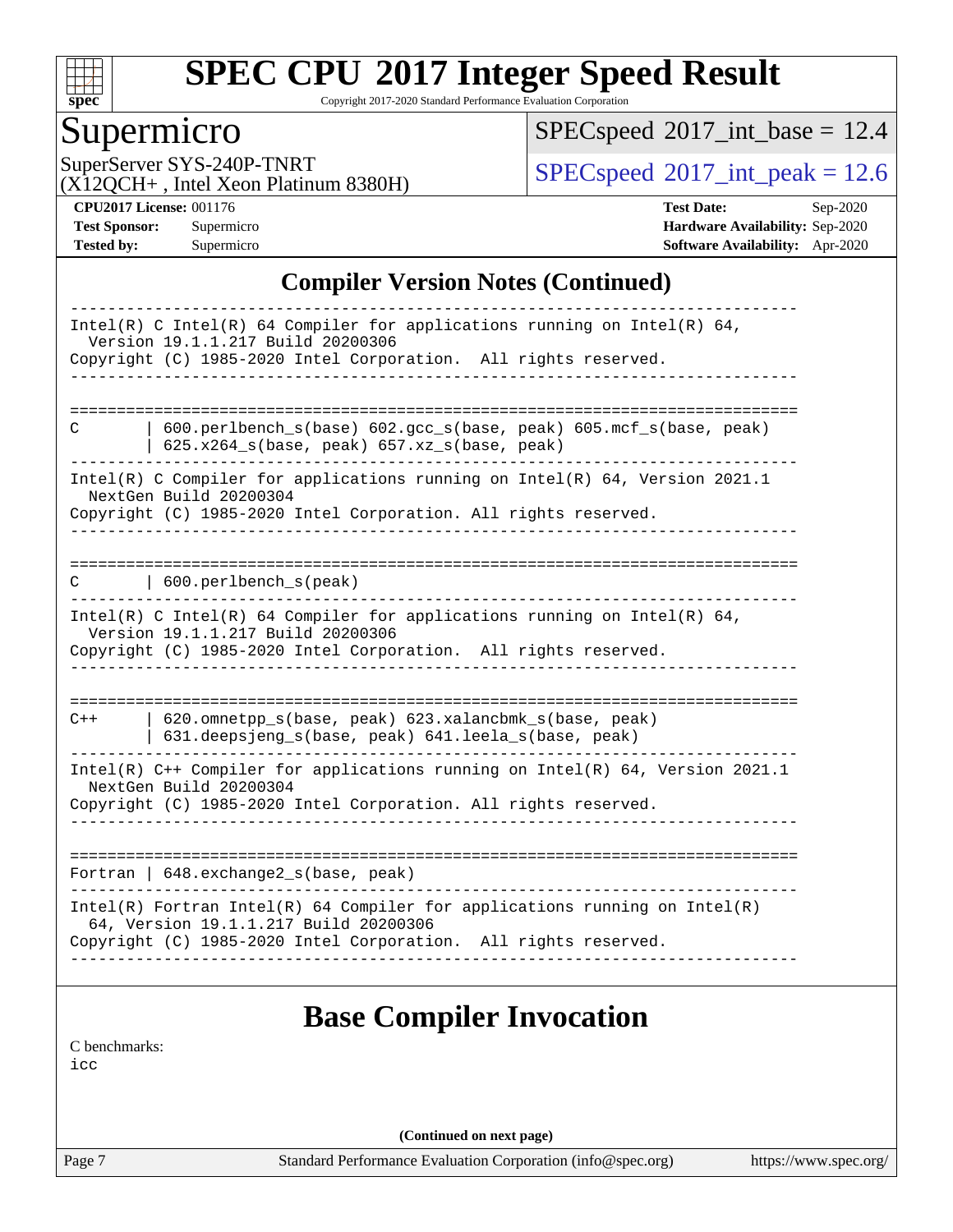

Copyright 2017-2020 Standard Performance Evaluation Corporation

#### Supermicro

 $SPECspeed^{\circ}2017\_int\_base = 12.4$  $SPECspeed^{\circ}2017\_int\_base = 12.4$ 

(X12QCH+ , Intel Xeon Platinum 8380H)

SuperServer SYS-240P-TNRT  $SPI20017$  int peak = 12.6

**[CPU2017 License:](http://www.spec.org/auto/cpu2017/Docs/result-fields.html#CPU2017License)** 001176 **[Test Date:](http://www.spec.org/auto/cpu2017/Docs/result-fields.html#TestDate)** Sep-2020 **[Test Sponsor:](http://www.spec.org/auto/cpu2017/Docs/result-fields.html#TestSponsor)** Supermicro **[Hardware Availability:](http://www.spec.org/auto/cpu2017/Docs/result-fields.html#HardwareAvailability)** Sep-2020 **[Tested by:](http://www.spec.org/auto/cpu2017/Docs/result-fields.html#Testedby)** Supermicro **[Software Availability:](http://www.spec.org/auto/cpu2017/Docs/result-fields.html#SoftwareAvailability)** Apr-2020

### **[Base Compiler Invocation \(Continued\)](http://www.spec.org/auto/cpu2017/Docs/result-fields.html#BaseCompilerInvocation)**

[C++ benchmarks:](http://www.spec.org/auto/cpu2017/Docs/result-fields.html#CXXbenchmarks) [icpc](http://www.spec.org/cpu2017/results/res2020q4/cpu2017-20200929-24136.flags.html#user_CXXbase_intel_icpc_c510b6838c7f56d33e37e94d029a35b4a7bccf4766a728ee175e80a419847e808290a9b78be685c44ab727ea267ec2f070ec5dc83b407c0218cded6866a35d07)

[Fortran benchmarks](http://www.spec.org/auto/cpu2017/Docs/result-fields.html#Fortranbenchmarks): [ifort](http://www.spec.org/cpu2017/results/res2020q4/cpu2017-20200929-24136.flags.html#user_FCbase_intel_ifort_8111460550e3ca792625aed983ce982f94888b8b503583aa7ba2b8303487b4d8a21a13e7191a45c5fd58ff318f48f9492884d4413fa793fd88dd292cad7027ca)

#### **[Base Portability Flags](http://www.spec.org/auto/cpu2017/Docs/result-fields.html#BasePortabilityFlags)**

 600.perlbench\_s: [-DSPEC\\_LP64](http://www.spec.org/cpu2017/results/res2020q4/cpu2017-20200929-24136.flags.html#b600.perlbench_s_basePORTABILITY_DSPEC_LP64) [-DSPEC\\_LINUX\\_X64](http://www.spec.org/cpu2017/results/res2020q4/cpu2017-20200929-24136.flags.html#b600.perlbench_s_baseCPORTABILITY_DSPEC_LINUX_X64) 602.gcc\_s: [-DSPEC\\_LP64](http://www.spec.org/cpu2017/results/res2020q4/cpu2017-20200929-24136.flags.html#suite_basePORTABILITY602_gcc_s_DSPEC_LP64) 605.mcf\_s: [-DSPEC\\_LP64](http://www.spec.org/cpu2017/results/res2020q4/cpu2017-20200929-24136.flags.html#suite_basePORTABILITY605_mcf_s_DSPEC_LP64) 620.omnetpp\_s: [-DSPEC\\_LP64](http://www.spec.org/cpu2017/results/res2020q4/cpu2017-20200929-24136.flags.html#suite_basePORTABILITY620_omnetpp_s_DSPEC_LP64) 623.xalancbmk\_s: [-DSPEC\\_LP64](http://www.spec.org/cpu2017/results/res2020q4/cpu2017-20200929-24136.flags.html#suite_basePORTABILITY623_xalancbmk_s_DSPEC_LP64) [-DSPEC\\_LINUX](http://www.spec.org/cpu2017/results/res2020q4/cpu2017-20200929-24136.flags.html#b623.xalancbmk_s_baseCXXPORTABILITY_DSPEC_LINUX) 625.x264\_s: [-DSPEC\\_LP64](http://www.spec.org/cpu2017/results/res2020q4/cpu2017-20200929-24136.flags.html#suite_basePORTABILITY625_x264_s_DSPEC_LP64) 631.deepsjeng\_s: [-DSPEC\\_LP64](http://www.spec.org/cpu2017/results/res2020q4/cpu2017-20200929-24136.flags.html#suite_basePORTABILITY631_deepsjeng_s_DSPEC_LP64) 641.leela\_s: [-DSPEC\\_LP64](http://www.spec.org/cpu2017/results/res2020q4/cpu2017-20200929-24136.flags.html#suite_basePORTABILITY641_leela_s_DSPEC_LP64) 648.exchange2\_s: [-DSPEC\\_LP64](http://www.spec.org/cpu2017/results/res2020q4/cpu2017-20200929-24136.flags.html#suite_basePORTABILITY648_exchange2_s_DSPEC_LP64) 657.xz\_s: [-DSPEC\\_LP64](http://www.spec.org/cpu2017/results/res2020q4/cpu2017-20200929-24136.flags.html#suite_basePORTABILITY657_xz_s_DSPEC_LP64)

### **[Base Optimization Flags](http://www.spec.org/auto/cpu2017/Docs/result-fields.html#BaseOptimizationFlags)**

#### [C benchmarks](http://www.spec.org/auto/cpu2017/Docs/result-fields.html#Cbenchmarks):

[-m64](http://www.spec.org/cpu2017/results/res2020q4/cpu2017-20200929-24136.flags.html#user_CCbase_m64-icc) [-qnextgen](http://www.spec.org/cpu2017/results/res2020q4/cpu2017-20200929-24136.flags.html#user_CCbase_f-qnextgen) [-std=c11](http://www.spec.org/cpu2017/results/res2020q4/cpu2017-20200929-24136.flags.html#user_CCbase_std-icc-std_0e1c27790398a4642dfca32ffe6c27b5796f9c2d2676156f2e42c9c44eaad0c049b1cdb667a270c34d979996257aeb8fc440bfb01818dbc9357bd9d174cb8524) [-Wl,-plugin-opt=-x86-branches-within-32B-boundaries](http://www.spec.org/cpu2017/results/res2020q4/cpu2017-20200929-24136.flags.html#user_CCbase_f-x86-branches-within-32B-boundaries_0098b4e4317ae60947b7b728078a624952a08ac37a3c797dfb4ffeb399e0c61a9dd0f2f44ce917e9361fb9076ccb15e7824594512dd315205382d84209e912f3) [-Wl,-z,muldefs](http://www.spec.org/cpu2017/results/res2020q4/cpu2017-20200929-24136.flags.html#user_CCbase_link_force_multiple1_b4cbdb97b34bdee9ceefcfe54f4c8ea74255f0b02a4b23e853cdb0e18eb4525ac79b5a88067c842dd0ee6996c24547a27a4b99331201badda8798ef8a743f577) [-xCORE-AVX512](http://www.spec.org/cpu2017/results/res2020q4/cpu2017-20200929-24136.flags.html#user_CCbase_f-xCORE-AVX512) [-O3](http://www.spec.org/cpu2017/results/res2020q4/cpu2017-20200929-24136.flags.html#user_CCbase_f-O3) [-ffast-math](http://www.spec.org/cpu2017/results/res2020q4/cpu2017-20200929-24136.flags.html#user_CCbase_f-ffast-math) [-flto](http://www.spec.org/cpu2017/results/res2020q4/cpu2017-20200929-24136.flags.html#user_CCbase_f-flto) [-mfpmath=sse](http://www.spec.org/cpu2017/results/res2020q4/cpu2017-20200929-24136.flags.html#user_CCbase_f-mfpmath_70eb8fac26bde974f8ab713bc9086c5621c0b8d2f6c86f38af0bd7062540daf19db5f3a066d8c6684be05d84c9b6322eb3b5be6619d967835195b93d6c02afa1) [-funroll-loops](http://www.spec.org/cpu2017/results/res2020q4/cpu2017-20200929-24136.flags.html#user_CCbase_f-funroll-loops) [-fuse-ld=gold](http://www.spec.org/cpu2017/results/res2020q4/cpu2017-20200929-24136.flags.html#user_CCbase_f-fuse-ld_920b3586e2b8c6e0748b9c84fa9b744736ba725a32cab14ad8f3d4ad28eecb2f59d1144823d2e17006539a88734fe1fc08fc3035f7676166309105a78aaabc32) [-qopt-mem-layout-trans=4](http://www.spec.org/cpu2017/results/res2020q4/cpu2017-20200929-24136.flags.html#user_CCbase_f-qopt-mem-layout-trans_fa39e755916c150a61361b7846f310bcdf6f04e385ef281cadf3647acec3f0ae266d1a1d22d972a7087a248fd4e6ca390a3634700869573d231a252c784941a8) [-fopenmp](http://www.spec.org/cpu2017/results/res2020q4/cpu2017-20200929-24136.flags.html#user_CCbase_fopenmp_5aa2e47ce4f2ef030ba5d12d5a7a9c4e57167333d78243fcadb80b48d5abb78ff19333f8478e0b2a41e63049eb285965c145ccab7b93db7d0c4d59e4dc6f5591) [-DSPEC\\_OPENMP](http://www.spec.org/cpu2017/results/res2020q4/cpu2017-20200929-24136.flags.html#suite_CCbase_DSPEC_OPENMP) [-L/usr/local/jemalloc64-5.0.1/lib](http://www.spec.org/cpu2017/results/res2020q4/cpu2017-20200929-24136.flags.html#user_CCbase_jemalloc_link_path64_1_cc289568b1a6c0fd3b62c91b824c27fcb5af5e8098e6ad028160d21144ef1b8aef3170d2acf0bee98a8da324cfe4f67d0a3d0c4cc4673d993d694dc2a0df248b) [-ljemalloc](http://www.spec.org/cpu2017/results/res2020q4/cpu2017-20200929-24136.flags.html#user_CCbase_jemalloc_link_lib_d1249b907c500fa1c0672f44f562e3d0f79738ae9e3c4a9c376d49f265a04b9c99b167ecedbf6711b3085be911c67ff61f150a17b3472be731631ba4d0471706)

#### [C++ benchmarks:](http://www.spec.org/auto/cpu2017/Docs/result-fields.html#CXXbenchmarks)

```
-m64 -qnextgen -Wl,-plugin-opt=-x86-branches-within-32B-boundaries
-Wl,-z,muldefs -xCORE-AVX512 -O3 -ffast-math -flto -mfpmath=sse
-funroll-loops -fuse-ld=gold -qopt-mem-layout-trans=4
-L/usr/local/IntelCompiler19/compilers_and_libraries_2020.1.217/linux/compiler/lib/intel64_lin
-lqkmalloc
```
#### [Fortran benchmarks:](http://www.spec.org/auto/cpu2017/Docs/result-fields.html#Fortranbenchmarks)

```
-m64 -Wl,-plugin-opt=-x86-branches-within-32B-boundaries -xCORE-AVX512
-O3 -ipo -no-prec-div -qopt-mem-layout-trans=4
-nostandard-realloc-lhs -align array32byte
-mbranches-within-32B-boundaries
```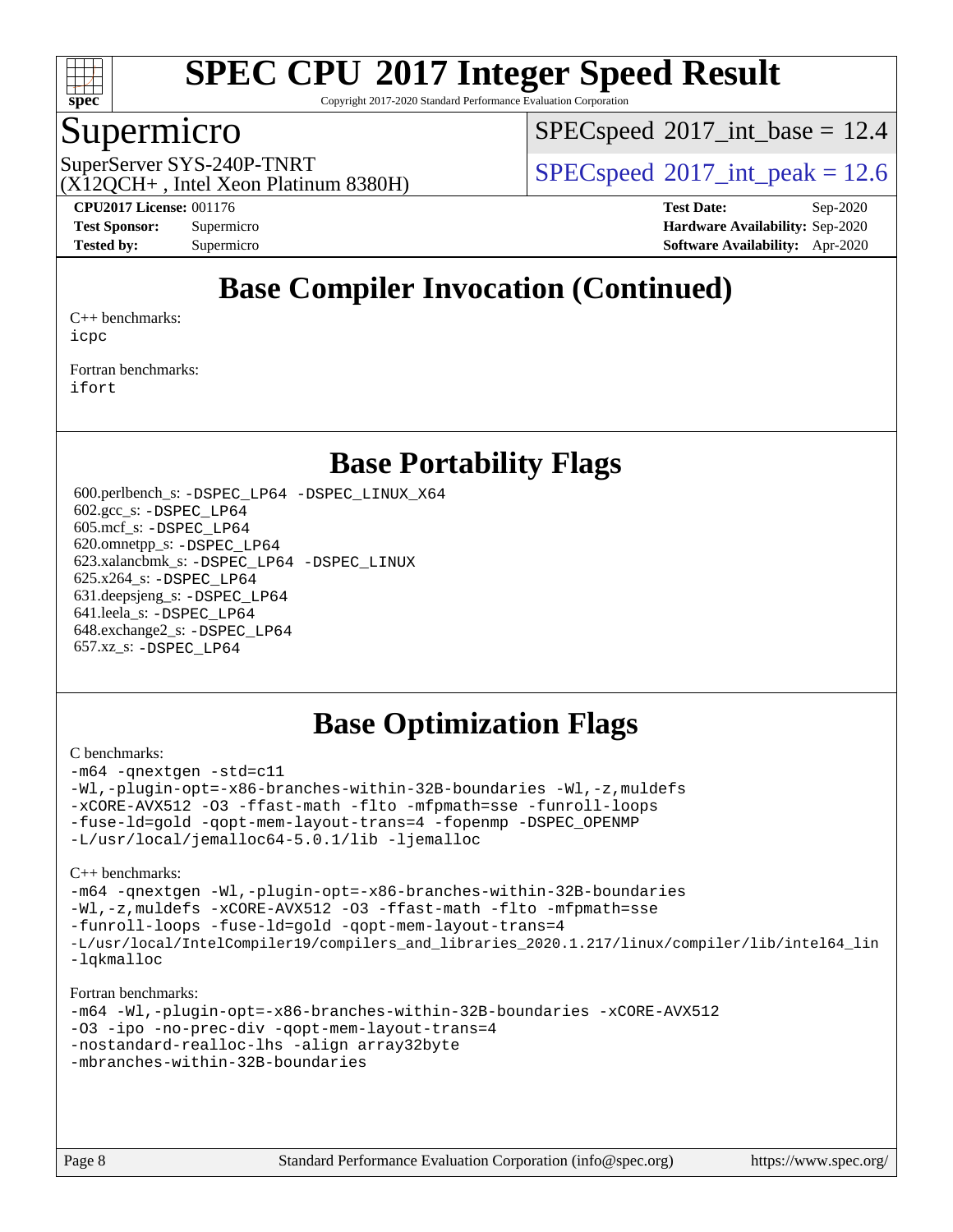

Copyright 2017-2020 Standard Performance Evaluation Corporation

#### Supermicro

 $SPECspeed^{\circ}2017\_int\_base = 12.4$  $SPECspeed^{\circ}2017\_int\_base = 12.4$ 

(X12QCH+ , Intel Xeon Platinum 8380H)

SuperServer SYS-240P-TNRT  $SUS - 240P$ -TNRT  $SPEC speed^{\circ}2017$  int peak = 12.6

**[CPU2017 License:](http://www.spec.org/auto/cpu2017/Docs/result-fields.html#CPU2017License)** 001176 **[Test Date:](http://www.spec.org/auto/cpu2017/Docs/result-fields.html#TestDate)** Sep-2020 **[Test Sponsor:](http://www.spec.org/auto/cpu2017/Docs/result-fields.html#TestSponsor)** Supermicro **[Hardware Availability:](http://www.spec.org/auto/cpu2017/Docs/result-fields.html#HardwareAvailability)** Sep-2020 **[Tested by:](http://www.spec.org/auto/cpu2017/Docs/result-fields.html#Testedby)** Supermicro **[Software Availability:](http://www.spec.org/auto/cpu2017/Docs/result-fields.html#SoftwareAvailability)** Apr-2020

### **[Peak Compiler Invocation](http://www.spec.org/auto/cpu2017/Docs/result-fields.html#PeakCompilerInvocation)**

[C benchmarks](http://www.spec.org/auto/cpu2017/Docs/result-fields.html#Cbenchmarks):

[icc](http://www.spec.org/cpu2017/results/res2020q4/cpu2017-20200929-24136.flags.html#user_CCpeak_intel_icc_66fc1ee009f7361af1fbd72ca7dcefbb700085f36577c54f309893dd4ec40d12360134090235512931783d35fd58c0460139e722d5067c5574d8eaf2b3e37e92)

[C++ benchmarks](http://www.spec.org/auto/cpu2017/Docs/result-fields.html#CXXbenchmarks): [icpc](http://www.spec.org/cpu2017/results/res2020q4/cpu2017-20200929-24136.flags.html#user_CXXpeak_intel_icpc_c510b6838c7f56d33e37e94d029a35b4a7bccf4766a728ee175e80a419847e808290a9b78be685c44ab727ea267ec2f070ec5dc83b407c0218cded6866a35d07)

[Fortran benchmarks:](http://www.spec.org/auto/cpu2017/Docs/result-fields.html#Fortranbenchmarks) [ifort](http://www.spec.org/cpu2017/results/res2020q4/cpu2017-20200929-24136.flags.html#user_FCpeak_intel_ifort_8111460550e3ca792625aed983ce982f94888b8b503583aa7ba2b8303487b4d8a21a13e7191a45c5fd58ff318f48f9492884d4413fa793fd88dd292cad7027ca)

### **[Peak Portability Flags](http://www.spec.org/auto/cpu2017/Docs/result-fields.html#PeakPortabilityFlags)**

 600.perlbench\_s: [-DSPEC\\_LP64](http://www.spec.org/cpu2017/results/res2020q4/cpu2017-20200929-24136.flags.html#b600.perlbench_s_peakPORTABILITY_DSPEC_LP64) [-DSPEC\\_LINUX\\_X64](http://www.spec.org/cpu2017/results/res2020q4/cpu2017-20200929-24136.flags.html#b600.perlbench_s_peakCPORTABILITY_DSPEC_LINUX_X64) 602.gcc\_s: [-DSPEC\\_LP64](http://www.spec.org/cpu2017/results/res2020q4/cpu2017-20200929-24136.flags.html#suite_peakCCLD602_gcc_s_DSPEC_LP64)(\*) [-DSPEC\\_LP64](http://www.spec.org/cpu2017/results/res2020q4/cpu2017-20200929-24136.flags.html#suite_peakPORTABILITY602_gcc_s_DSPEC_LP64) 605.mcf\_s: [-DSPEC\\_LP64](http://www.spec.org/cpu2017/results/res2020q4/cpu2017-20200929-24136.flags.html#suite_peakPORTABILITY605_mcf_s_DSPEC_LP64) 620.omnetpp\_s: [-DSPEC\\_LP64](http://www.spec.org/cpu2017/results/res2020q4/cpu2017-20200929-24136.flags.html#suite_peakPORTABILITY620_omnetpp_s_DSPEC_LP64) 623.xalancbmk\_s: [-DSPEC\\_LP64](http://www.spec.org/cpu2017/results/res2020q4/cpu2017-20200929-24136.flags.html#suite_peakPORTABILITY623_xalancbmk_s_DSPEC_LP64) [-DSPEC\\_LINUX](http://www.spec.org/cpu2017/results/res2020q4/cpu2017-20200929-24136.flags.html#b623.xalancbmk_s_peakCXXPORTABILITY_DSPEC_LINUX) 625.x264\_s: [-DSPEC\\_LP64](http://www.spec.org/cpu2017/results/res2020q4/cpu2017-20200929-24136.flags.html#suite_peakPORTABILITY625_x264_s_DSPEC_LP64) 631.deepsjeng\_s: [-DSPEC\\_LP64](http://www.spec.org/cpu2017/results/res2020q4/cpu2017-20200929-24136.flags.html#suite_peakPORTABILITY631_deepsjeng_s_DSPEC_LP64) 641.leela\_s: [-DSPEC\\_LP64](http://www.spec.org/cpu2017/results/res2020q4/cpu2017-20200929-24136.flags.html#suite_peakPORTABILITY641_leela_s_DSPEC_LP64) 648.exchange2\_s: [-DSPEC\\_LP64](http://www.spec.org/cpu2017/results/res2020q4/cpu2017-20200929-24136.flags.html#suite_peakPORTABILITY648_exchange2_s_DSPEC_LP64) 657.xz\_s: [-DSPEC\\_LP64](http://www.spec.org/cpu2017/results/res2020q4/cpu2017-20200929-24136.flags.html#suite_peakPORTABILITY657_xz_s_DSPEC_LP64)

(\*) Indicates a portability flag that was found in a non-portability variable.

## **[Peak Optimization Flags](http://www.spec.org/auto/cpu2017/Docs/result-fields.html#PeakOptimizationFlags)**

[C benchmarks](http://www.spec.org/auto/cpu2017/Docs/result-fields.html#Cbenchmarks):

```
 600.perlbench_s: -Wl,-z,muldefs -prof-gen(pass 1) -prof-use(pass 2)
-xCORE-AVX512 -ipo -O3 -no-prec-div
-qopt-mem-layout-trans=4 -fno-strict-overflow
-mbranches-within-32B-boundaries
-L/usr/local/jemalloc64-5.0.1/lib -ljemalloc
```

```
 602.gcc_s: -m64 -qnextgen -std=c11 -fuse-ld=gold
-Wl,-plugin-opt=-x86-branches-within-32B-boundaries
-Wl,-z,muldefs -fprofile-generate(pass 1)
-fprofile-use=default.profdata(pass 2) -xCORE-AVX512 -flto
-Ofast(pass 1) -O3 -ffast-math -qopt-mem-layout-trans=4
-L/usr/local/jemalloc64-5.0.1/lib -ljemalloc
```
**(Continued on next page)**